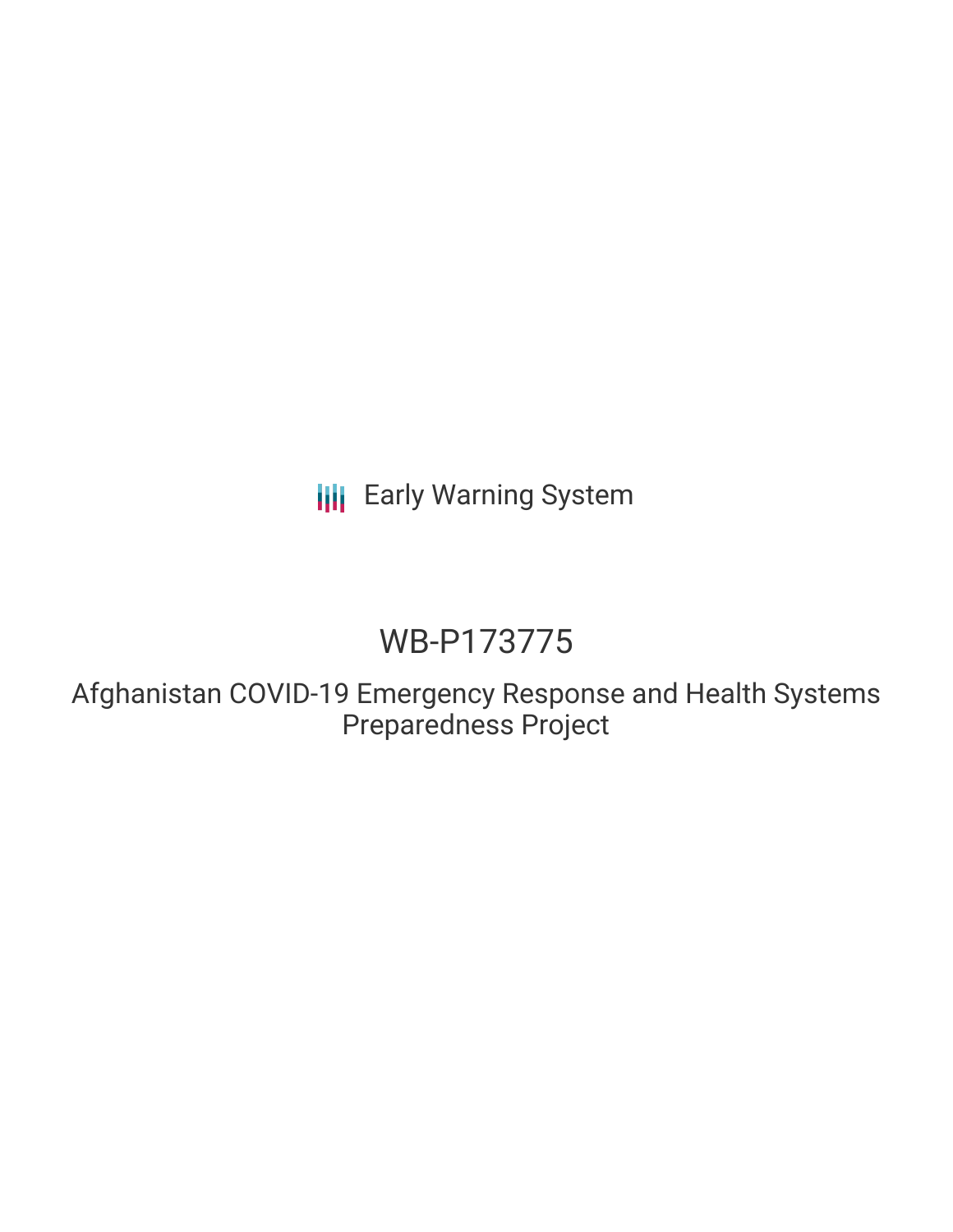

| <b>Countries</b>               | Afghanistan                     |
|--------------------------------|---------------------------------|
| <b>Financial Institutions</b>  | World Bank (WB)                 |
| <b>Status</b>                  | Active                          |
| <b>Bank Risk Rating</b>        | U                               |
| <b>Voting Date</b>             | 2020-04-02                      |
| <b>Borrower</b>                | Islamic Republic of Afghanistan |
| <b>Sectors</b>                 | <b>Education and Health</b>     |
| <b>Investment Amount (USD)</b> | \$100.40 million                |
| <b>Project Cost (USD)</b>      | \$100.40 million                |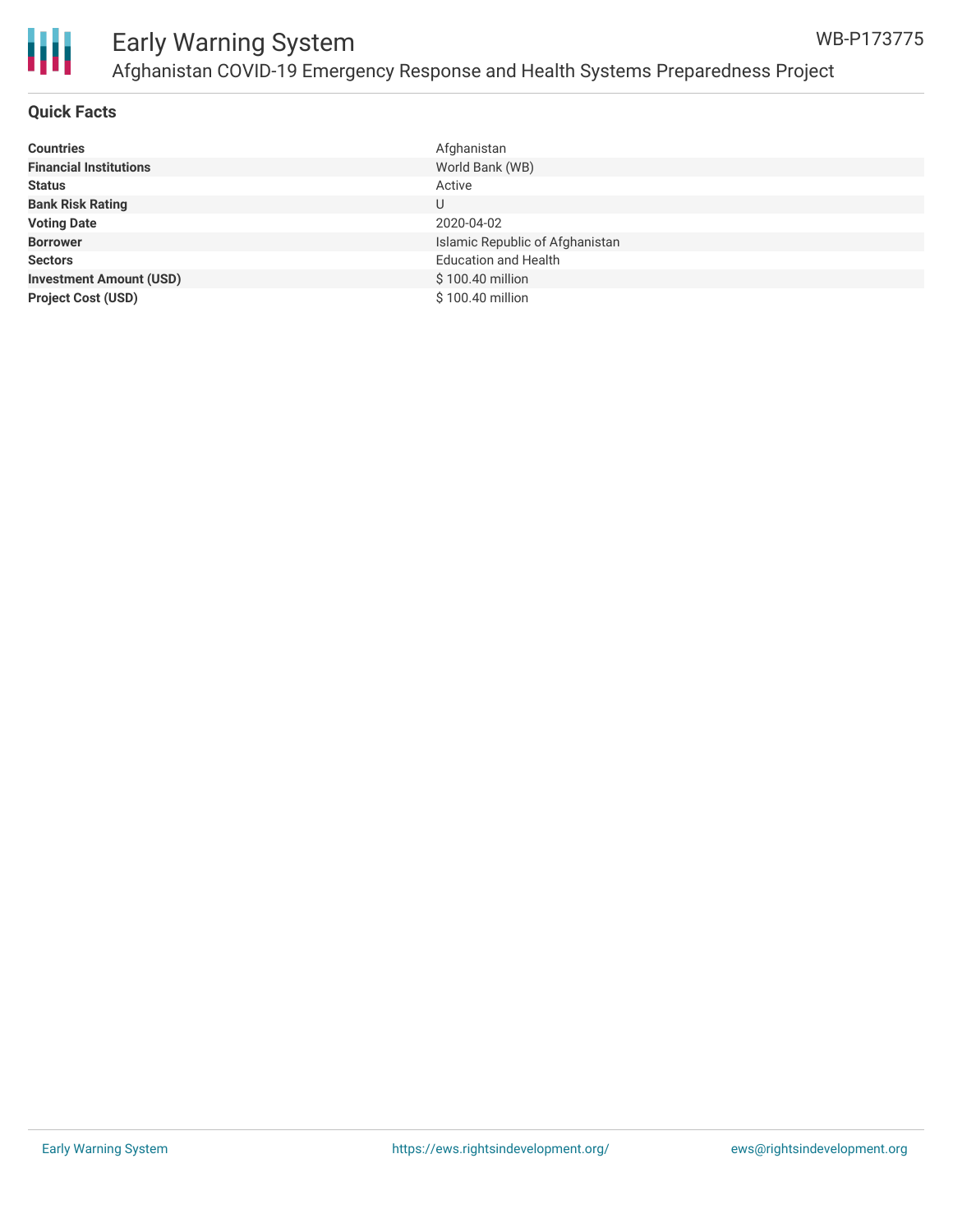

### **Project Description**

World Bank funding will support the COVID-19 response in Afghanistan.

Project components are:

- 1) Emergency COVID-19 response
- 2) Health care strengthening
- 3) Mitigation of social impacts
- 4) Implementation management and monitoring and evaluation
- 5) Contingent emergency response component

The World Bank has given this project a High environment and social risk classification.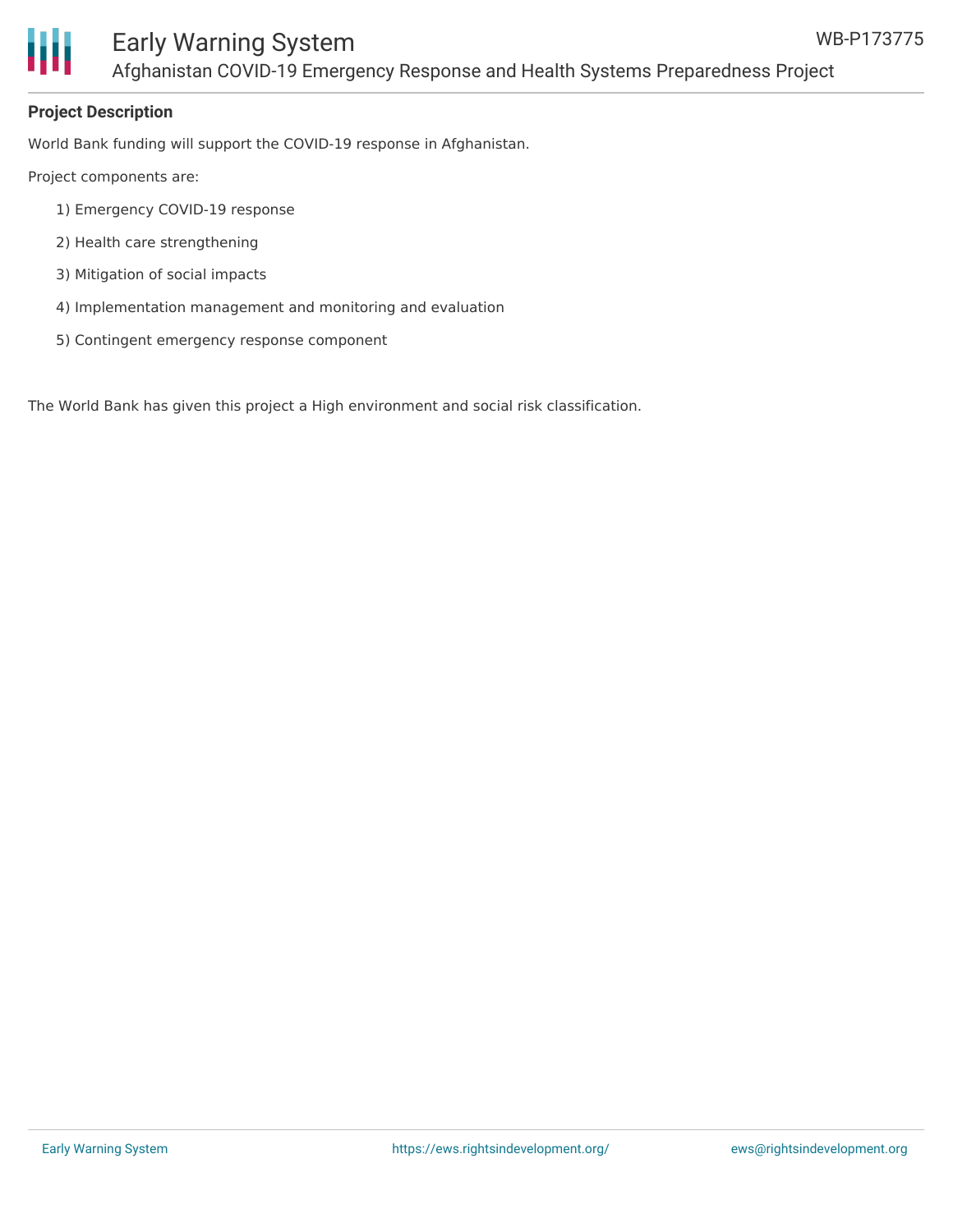

## **Investment Description**

World Bank (WB)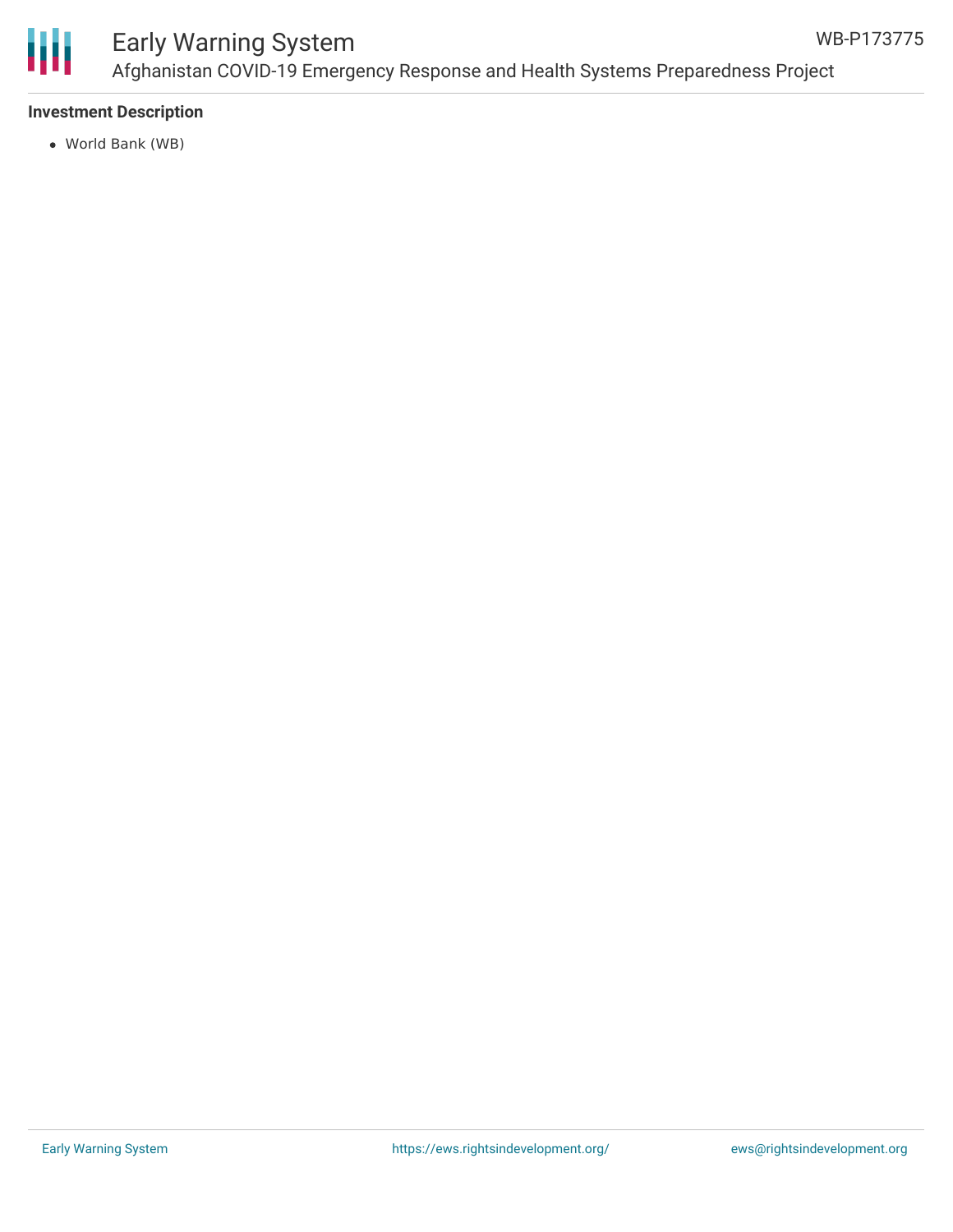

#### **Contact Information**

#### **World Bank**

Francisca Ayodeji Akala / Senior Health Specialist and Task Team Leaders/ [fakala@worldbank.org](mailto:fakala@worldbank.org) Ghulam Dastagir Sayed / Senior Health Specialist and Task Team Leaders/ [gsayed@worldbank,org](mailto:gsayed@worldbank,org) Habibullah Ahmadzai / Senior Health Specialist and Task Team Leaders / [hahmadzai@worldbank.org](mailto:hahmadzai@worldbank.org)

#### **Borrower / Client / Recipient**

The Islamic Republic of Afghanistan Salma Alokozai / Director / [salma.alokozai@mof.gov.af](mailto:salma.alokozai@mof.gov.af)

#### **Implementing Agencies**

Ministry of Public Health Diwa Samad / Deputy Minister / [office.dmpp@gmail.com](mailto:office.dmpp@gmail.com)

#### ACCOUNTABILITY MECHANISM OF WORLD BANK

The World Bank Inspection Panel is the independent complaint mechanism and fact-finding body for people who believe they are likely to be, or have been, adversely affected by a World Bank-financed project. If you submit a complaint to the Inspection Panel, they may investigate to assess whether the World Bank is following its own policies and procedures for preventing harm to people or the environment. You can contact the Inspection Panel or submit a complaint by emailing ipanel@worldbank.org. You can learn more about the Inspection Panel and how to file a complaint at: http://ewebapps.worldbank.org/apps/ip/Pages/Home.aspx.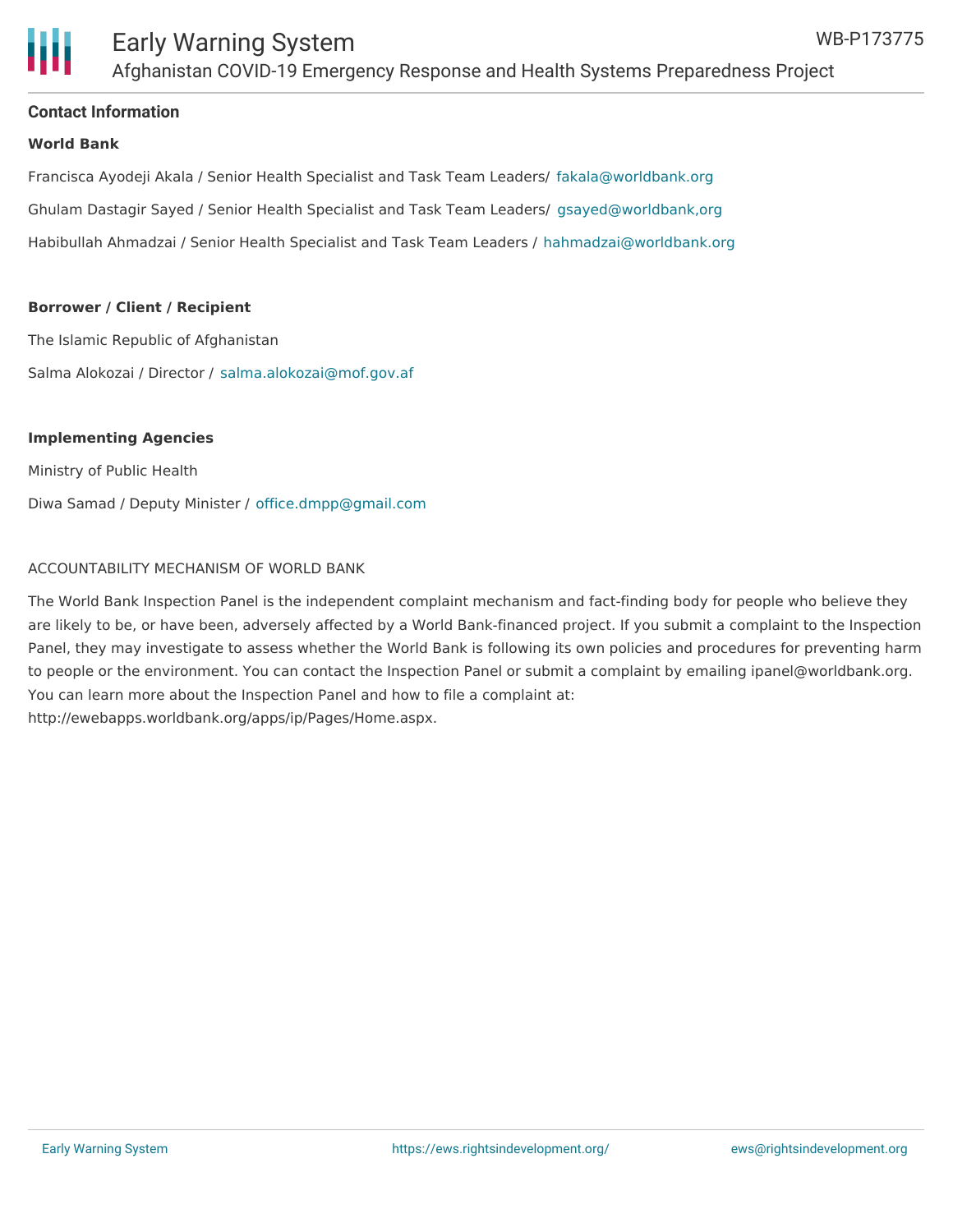

# Early Warning System

Afghanistan COVID-19 Emergency Response and Health Systems Preparedness Project

#### **Bank Documents**

- Afghanistan COVID-19 Emergency Response and Health Systems [Preparedness](https://ewsdata.rightsindevelopment.org/files/documents/75/WB-P173775_sVWF5pz.pdf) Project [\[Original](http://documents.worldbank.org/curated/en/279251584299018111/pdf/Afghanistan-COVID-19-Emergency-Response-and-Health-Systems-Preparedness-Project.pdf) Source]
- Afghanistan COVID-19 Emergency Response and Health Systems [Preparedness](https://ewsdata.rightsindevelopment.org/files/documents/75/WB-P173775_OJ3tSm4.pdf) Project [\[Original](http://documents.worldbank.org/curated/en/964531585951138972/pdf/Afghanistan-COVID-19-Emergency-Response-and-Health-Systems-Preparedness-Project.pdf) Source]
- Afghanistan COVID-19 Emergency Response and Health Systems Preparedness Project : [Environmental](https://ewsdata.rightsindevelopment.org/files/documents/75/WB-P173775_FF59zfk.pdf) an [Original Source]
- Afghanistan COVID-19 Emergency Response and Health Systems [Preparedness](https://ewsdata.rightsindevelopment.org/files/documents/75/WB-P173775_DMj15ht.pdf) Project : Stakeholder Enga [Original Source]
- Appraisal [Environmental](https://ewsdata.rightsindevelopment.org/files/documents/75/WB-P173775_0wiNN0e.pdf) and Social Review Summary (ESRS) Afghanistan COVID-19 Emergency Response a [Original Source]
- [Environmental](https://ewsdata.rightsindevelopment.org/files/documents/75/WB-P173775_uQl6Day.pdf) and Social Commitment Plan (ESCP) Afghanistan COVID-19 Emergency Response and Health [Original Source]
- Project Information Document [Afghanistan](https://ewsdata.rightsindevelopment.org/files/documents/75/WB-P173775.pdf) COVID-19 Emergency Response and Health Systems Preparedne [Original Source]
- Stakeholder [Engagement](https://ewsdata.rightsindevelopment.org/files/documents/75/WB-P173775_U6u5AIA.pdf) Plan (SEP) Afghanistan COVID-19 Emergency Response and Health Systems Prepa [Original Source]